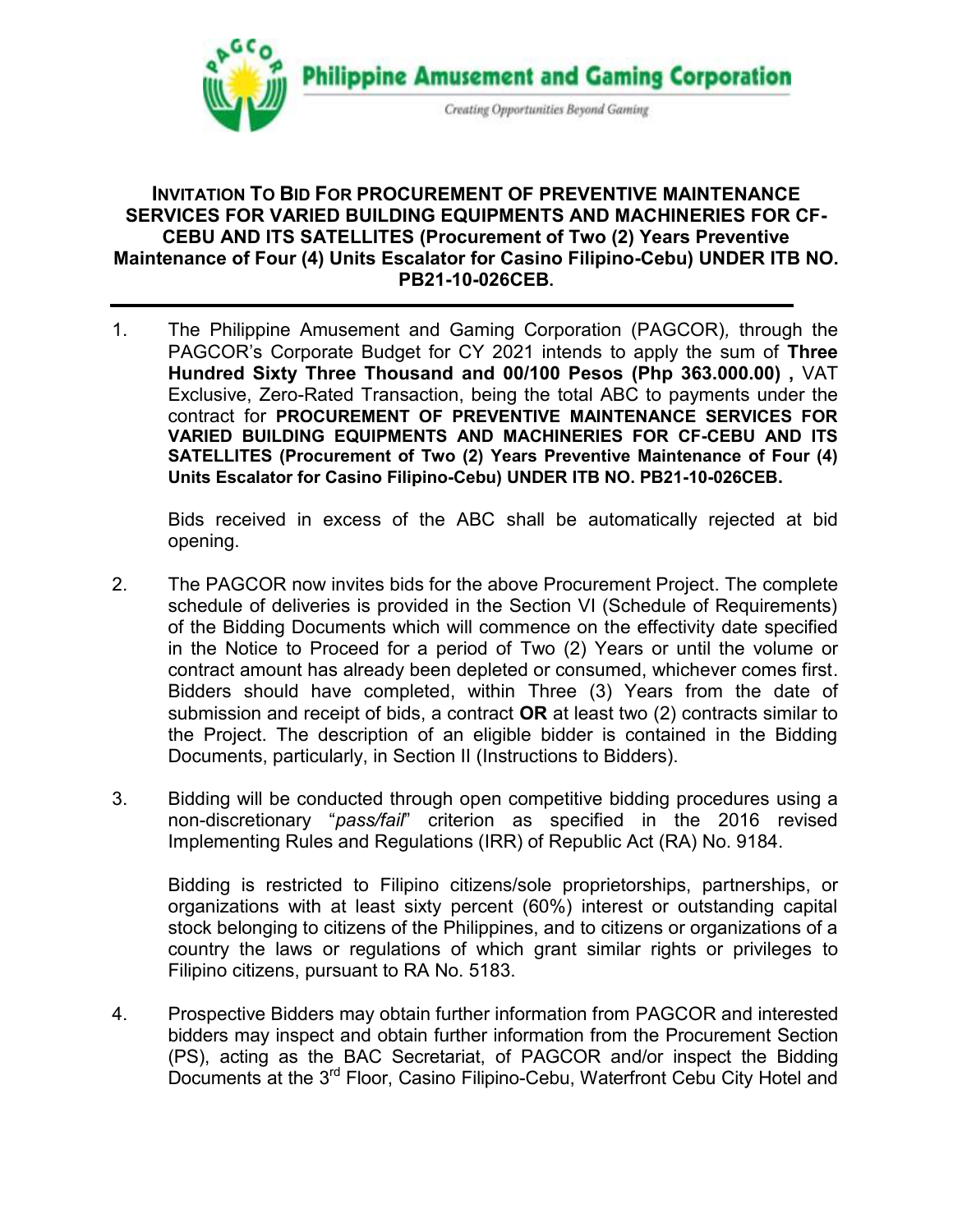Casino, 1 Salinas Driver, Lahug, Cebu City during office hours of PAGCOR from 9:00 a.m. to 5:00 p.m.

5. A complete set of Bidding Documents may be acquired by interested Bidders on **November 2, 2021 until November 17, 2021** from the given address and website(s) below upon payment of **Five Hundred Pesos (Php 500.00) for One Lot** for the Bidding Documents, pursuant to the latest Guidelines issued by the GPPB,

PAGCOR shall allow the bidder to present its proof of payment for the fees either in person, by facsimile, or through electronic means.

Prospective bidders may also download the Bidding Documents free of charge from **[www.pagcor.ph](http://www.pagcor.ph/)** and **www.philgeps.gov.ph** and may be allowed to submit bids provided that bidders pay the applicable fee of the Bidding Documents not later than the deadline for the submission and receipt of bids.

In effecting payment for the Bidding Documents, prospective bidders shall present either the Payment Slip, which may be secured from the PD, or a copy of this Invitation to Bid (ITB) to PAGCOR's Cashier,  $3^{\text{rd}}$  Floor, Casino Filipino-Cebu, Waterfront Cebu City Hotel and Casino, 1 Salinas Driver, Lahug, Cebu City.

- 6. The PAGCOR will not hold **Pre-Bid Conference.**
- 7. Bids must be duly received by the BAC Secretariat through manual submission on or before **November 17, 2021 (Wednesday), 3:00PM at the** 3<sup>rd</sup> Floor Conference Room, Casino Filipino-Cebu, Waterfront Cebu City Hotel and Casino, 1 Salinas Driver, Lahug, Cebu City. Late bids shall not be accepted.
- 8. All Bids must be accompanied by a bid security in any of the acceptable forms and in the amount stated in **ITB Clause 14**.
- 9. Bid opening shall be **on November 17, 2021 (Wednesday), 3:00PM** onwards at the 3<sup>rd</sup> Floor Conference Room, Casino Filipino-Cebu, Waterfront Cebu City Hotel and Casino, 1 Salinas Driver, Lahug, Cebu City. Bids will be opened in the presence of the bidders' representatives who choose to attend the activity.
- 10. Bidders shall bear all costs associated with the preparation and submission of their bids, and PAGCOR will in no case, be responsible or liable for those costs, regardless of the conduct or outcome of the bidding process.

Bidders should note that PAGCOR will accept bids only from those that have paid the applicable fee for the Bidding Documents.

PAGCOR assumes no responsibility whatsoever to compensate or indemnify bidders for any expenses incurred in the preparation of their bids.